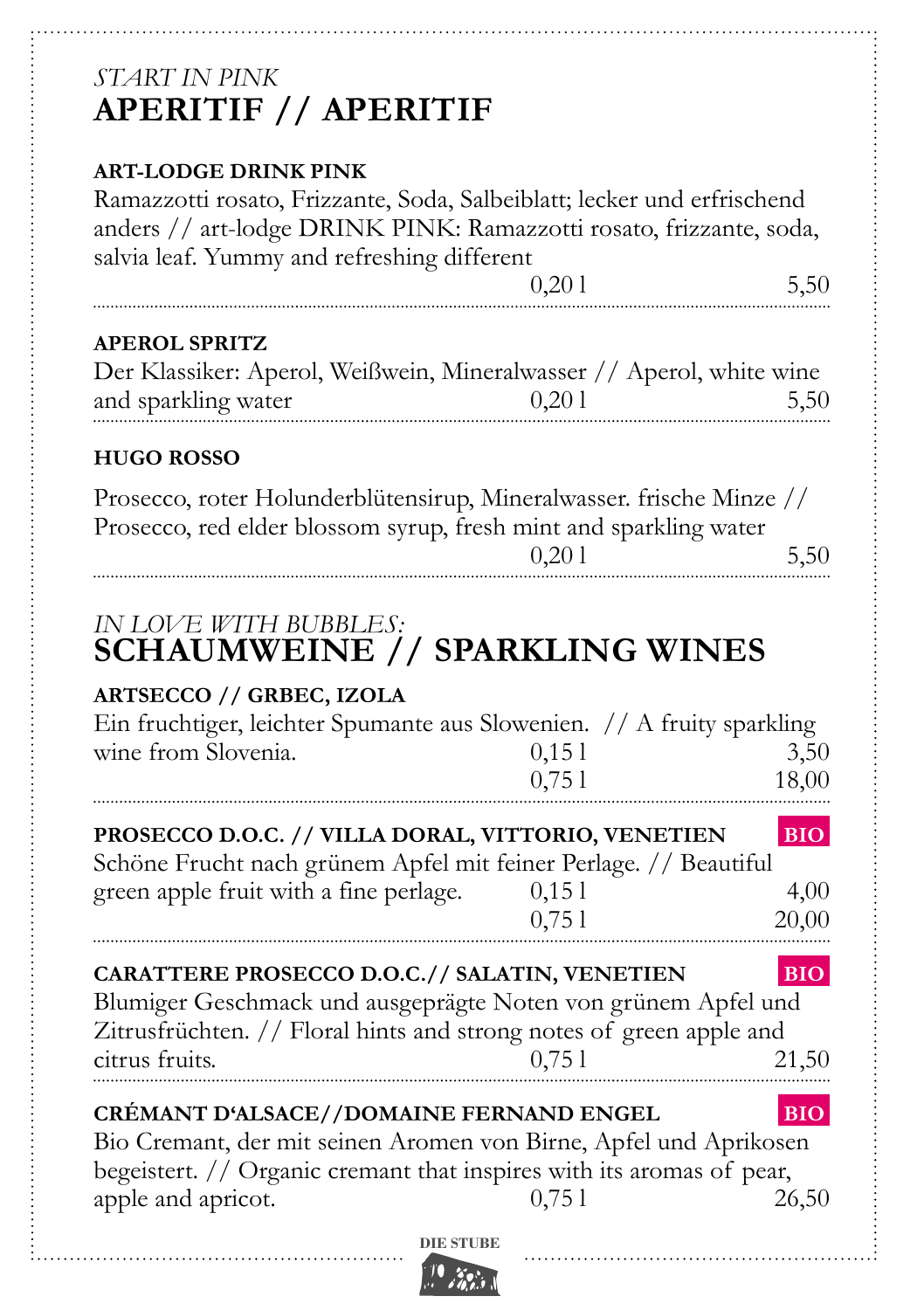# **DIE DIE STUDIE ER STUDIE ER STUDIE ER STUDIE ER STUDIE ER STUDIE ER STUDIE ER STUDIE EN STUDIE EN STUDIE EN ST** *Maximum taste* **Alkoholfreie getränke // alcohol Free drinks aperitif // aperitif pink fritz** Bio-Rhabarberschorle, Holunderblütensirup & Minze // Rhubarb spritz, elder blossum syrup & ment  $0,201$  4,50 **Speisenbegleiter // Food companions Zeigt Wein die kalte Schulter: shrub** Hausgemchter essiggesäuerter Gurkensirup mit eiskaltem Wasser // home made cucumber shrub, cold water 0,20 l 4,50 **tee trifft traube** Müller Thurgau-Saft vom Weingut Wieser (Südsteiermark), grüner Tee und ein Spritzer Apfelessig: perfekt zu einem sommerlichen Menü // Tee mets Grape: whit grape juice with green tea and a dash vinegar  $0,251$  4,50 **barrique masslos** Roter Zweigelt-Saft vom Weingut Wieser (Südsteiermark), Rooibostee, Rosmarinaroma, Himbeeressig // Barrique excessive: red grape juice with rooibosh tea, rosemary aroma and a dash vingar  $0,251$  4,50 **Himmel & Erde .RegIO.** Apfelsaft mit Gurkensaft aus Millstatt: naturtrüb, prickelnd super-yummy-herb // Spritz from apple and cucumber, yummy and tart  $0,251$   $3,50$ **Süss & sauer .RegIO.** Apfelsaft mit Rhabarbersaft aus Millstatt: naturtrüb, prickelnd, superyummy-liebliech // Spritz from apple and rhubarb, yummy and sweet  $0,251$   $3,50$ **Geschmack pur** Müller Thurgau-Saft oder Roter Zweigelt-Saft vom Weingut Wieser // White or red grape juice from Weingut Wieser  $0,251$  4,20

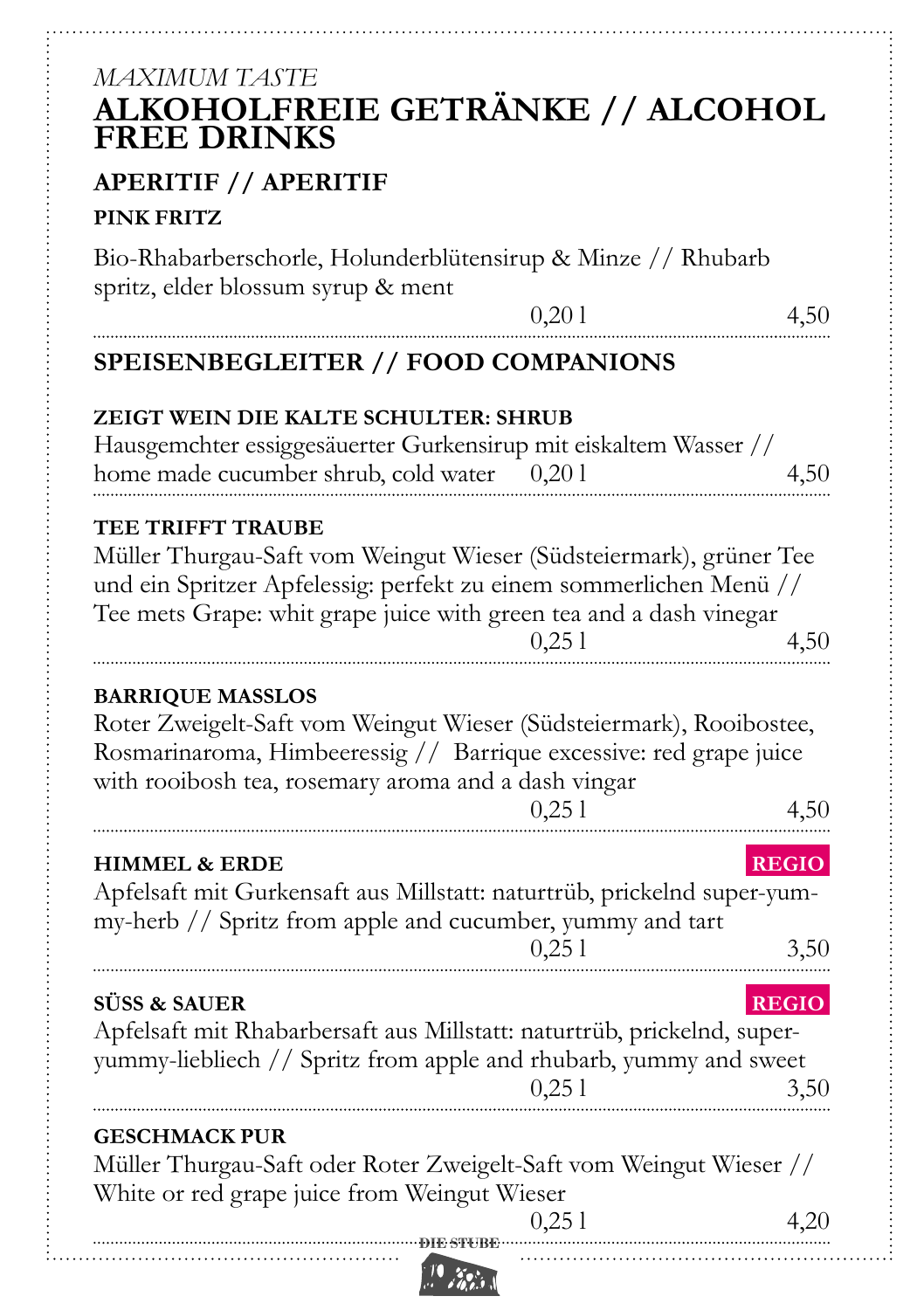# **SOFT DRINKS**

| <b>CARINTHIA WASSER</b>                                                                                                                                                                                                                                                          |                                      | <b>REGIO</b>           |
|----------------------------------------------------------------------------------------------------------------------------------------------------------------------------------------------------------------------------------------------------------------------------------|--------------------------------------|------------------------|
| Prickelndes Mineralwasser aus den Nockbergen, abgefüllt in Millstatt                                                                                                                                                                                                             | 11                                   | 5,50                   |
| <b>CARINTHIA APFELSPRITZER</b>                                                                                                                                                                                                                                                   |                                      | <b>REGIO</b>           |
| Apfelsaft aus Millstatt, naturtrüb gespritzt // apple juice from Millstatt,<br>unfiltered spritzer 0,33 l                                                                                                                                                                        | 33 l                                 | 2,90                   |
| <b>FRITZ SPRITZ</b>                                                                                                                                                                                                                                                              |                                      | <b>BIO</b>             |
| Bio-Rhabarberschorle // bio rhubarb spritz                                                                                                                                                                                                                                       | $\begin{array}{c} 0,331 \end{array}$ | 3,50                   |
| <b>FRITZ KOLA</b>                                                                                                                                                                                                                                                                |                                      |                        |
| viel viel Koffein, mit oder ohne Zucker // really much coffein, with or<br>without sugar                                                                                                                                                                                         | 0,331                                | 3,50                   |
| LESS IS MORE: OUR SHORT LIST<br><b>GIN &amp; TONIC</b>                                                                                                                                                                                                                           |                                      |                        |
| <b>MALIGRAD GINIOUS</b><br>Wacholderbeeren, Koriander Zimt, Pfeffer, Muskat, Süßorangenschale<br>machen diesen Gin zu einem mild-aromatischen Erlebnis. Exklusiv in<br>Österreich bei uns // Juniper berries, coriander, cinnamont, pepper,<br>nutmeg and sweet orange peel 2 cl |                                      | <b>CRAFTED</b><br>5,90 |
| <b>FRANZ VON DURST TONIC</b>                                                                                                                                                                                                                                                     |                                      |                        |

Aus dem Bregenzerwald, feinperlig, lieblich und fruchtig. Leichtes Zitronenaroma und sorgfältig dosiertes Chinin //From the Bregenzerwald, finely pearly, lovely and fruity. Light lemon aroma and carefully  $\frac{1}{3}$  dosed quinine  $\frac{0,21}{3,10}$ 

## **SIEGFRIED WONDERLEAF .0,0% ALCOHOL**

| All die wunderbaren Aromen von 18 Botanicals eines Gins in alkohol-      |                |      |
|--------------------------------------------------------------------------|----------------|------|
| freier Version. // All the wonderful aromas of 18 botanicals in a gin in |                |      |
| an alcohol-free version                                                  | $4 \text{ cl}$ | 4,90 |

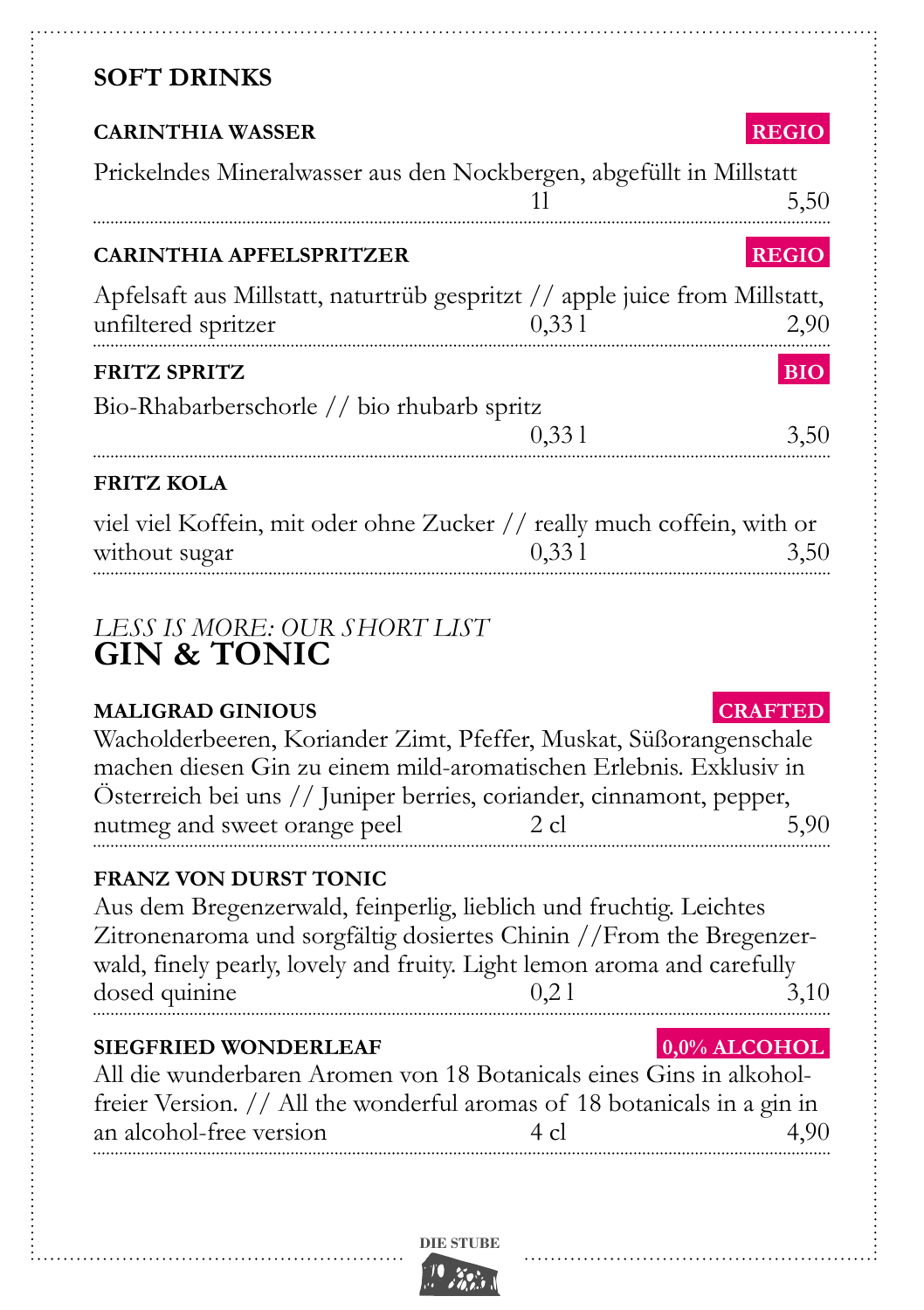# *made with passion* **biere // beers**

# **Craft beers**

| LONCIUM BIERMANUFAKTUR SEASON PALE ALE TAPPED REGIO<br>Geschmackvolles kräfites Paleale mit hoher "Drinkability", wie es die<br>Jungs von Loncium, einer kleinen, sehr innovativen Craft Beer-Brauerei<br>in Kötschach-Mauthen nennen. 5.6% ALC // Seasonal Tasty, aromatic<br>and blanced Pale Ale from a innovative small brewery in Kötschach-<br>Mauthen. 5.6% ALC                      | 0,351<br>0,451 | 4,10<br>4,90           |
|---------------------------------------------------------------------------------------------------------------------------------------------------------------------------------------------------------------------------------------------------------------------------------------------------------------------------------------------------------------------------------------------|----------------|------------------------|
| <b>MALIGRAD INDIA PALE ALE</b><br>Aus der jungen Mikrobrauerei in Kamnik bei Ljubljana; Hopfensorten<br>Centennial, Chinook und Amarillo. Sanft-blumiges Aroma mit leichter<br>Malznote, 6.5% ALC // Brewed at the micro brewery in Kamnik near<br>Ljubljana, with the famous hop sorts Centennial, Chinook and Amaril-<br>lo, a flowery aroma with a light malty note, 6.5% ALC            | 0,501          | <b>CRAFTED</b><br>4,90 |
| MALIGRAD BLACK MAGIC WOMAN - INDIA BLACK ALE<br>Gebraut als helles Indian Pale Ale, mit kalten Extrakten gerösteter<br>Gerste und Malz gefärbt, was die starke dunkle Farbe und die milden<br>Schokoladennote ergibt. // Brewed like the classic light version of an<br>IPA and then coloured by cold extracts of roasted barley for a mild<br>chocolate aroma.                             | 0,501          | <b>CRAFTED</b><br>4,90 |
| <b>MALIGRAD GOLDEN ALE - EASY BLONDE</b><br>Leichtes Golden Ale mit angenehmem, milden Zitrusfrucht-Aroma.<br>Das perfekte Sommerbier mit für ein Craft beer relativ geringem<br>Alkoholgehalt von 4.0% ALC // Light golden ale with a pleasant and<br>mild citrus fruit aroma. The perfect summer beer with a relatively low<br>alcohol content of 4.0% in comparison to other craft beers | 0,501          | <b>CRAFTED</b><br>4,90 |

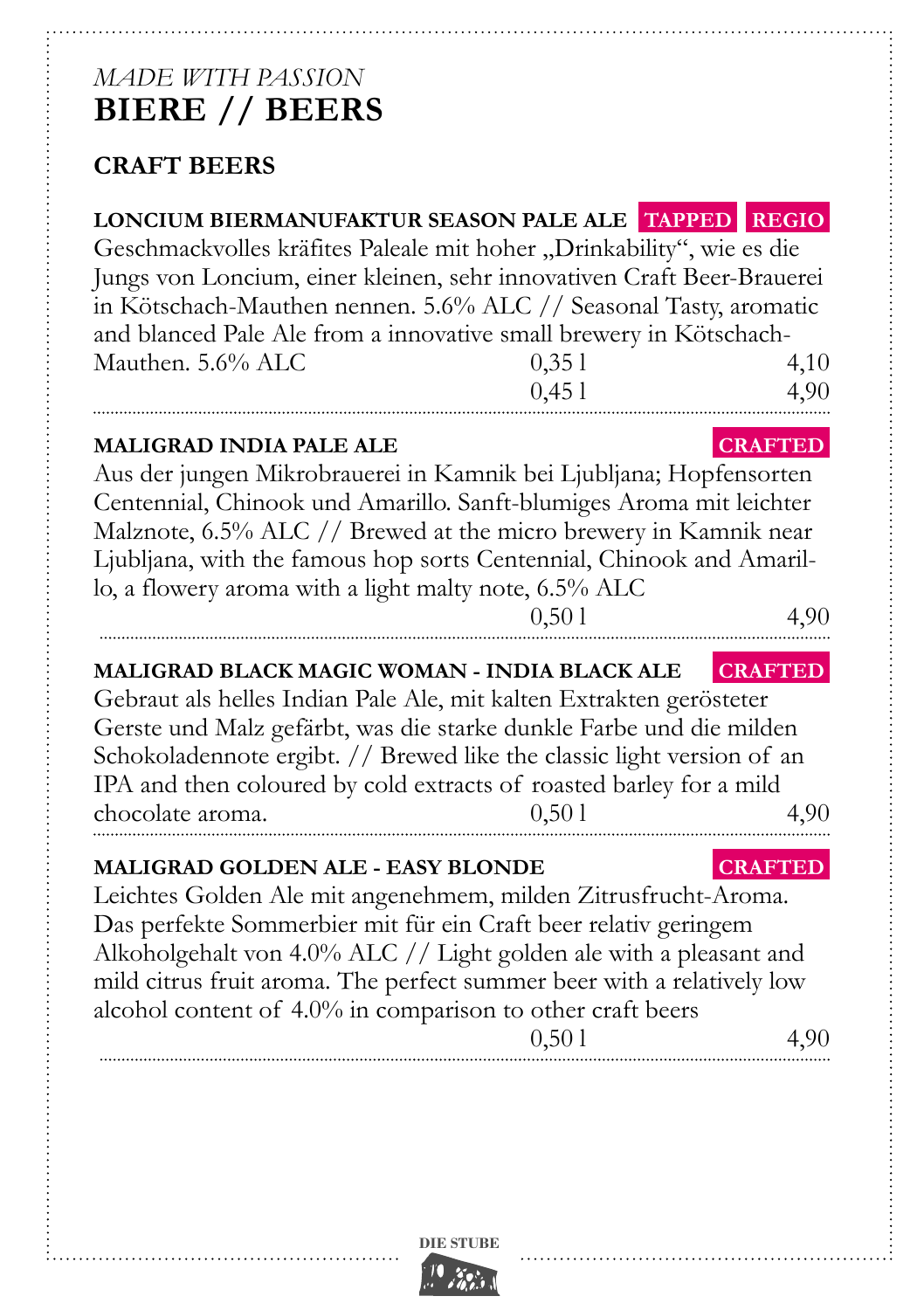### **bevog TAK pale ale .crafted.**

Bevog Biere kommen aus Bad Radkersburg im "Dreiländereck" Steiermark-Kärnten-Slowenien. Aromatisch-ausgewogen, eine Kombination aus Basis- und karamellisiertem Malz. 5.5% ALC. // An aromatic and balanced beer from a small brewery in Styria near the Slovenian border on the base of the basic and caramelised malts  $5.5\%$  ALC.

|                                                                                                                                                                                                                                                                                | 0,331 | 4,90                   |
|--------------------------------------------------------------------------------------------------------------------------------------------------------------------------------------------------------------------------------------------------------------------------------|-------|------------------------|
| <b>BEVOG KRAMAH INDIA PALE ALE</b><br>Superfruchtige und aromatisierte Hopfen schaffen ein Aroma von<br>Mango, Litchi, Citrus und tropischen Früchten. 6.5% ALC. // Fruity<br>and flavorful hops create an aroma of mango, litchi, citrus and tropical<br>fruits. $6.5\%$ ALC. | 0,331 | <b>CRAFTED</b><br>4,90 |
| <b>STANDARDS</b>                                                                                                                                                                                                                                                               |       |                        |
| <b>STIEGL BRAUKUNST</b><br>Märzen, Flasche // Stiegl lager beer, bottle                                                                                                                                                                                                        | 0,331 | 2,90                   |
| <b>STIEGL RADLER</b><br>Naturtrüber Zitronenradler mit 40% Stigl-Goldbräu, Flasche // Lemon<br>Shandy with 40% Stigl golden beer, bottle                                                                                                                                       | 0,331 | 2,90                   |
| STIEGL FREIBIER ALKOHOLFREI<br>Akoholfreies Bier mit vollem ausgewogenen Geschmack, Flasche //<br>alcohol-free beer with a round and harmonic taste; bottle                                                                                                                    | 0,501 | 2,90                   |

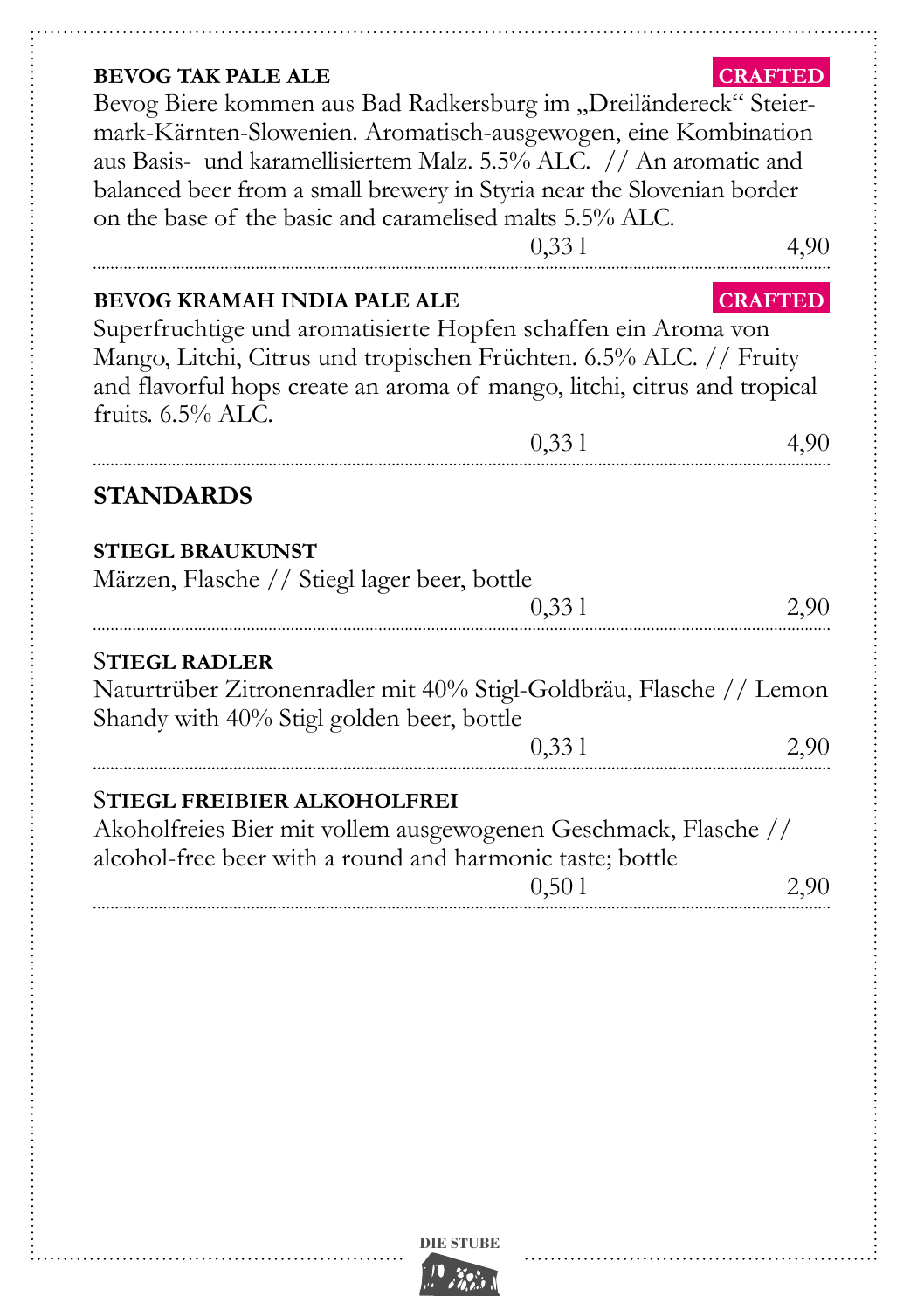# *golden dreams* **weissweine // white wines**

## **leichte Landweine // easy to drink wines**

## **hauswein: pinot grigio salatin // house wine pinot grigio**

Leichter, ehrlicher Weißwein aus dem Veneto // A light, simple but nice wine from Friuli-Venezia  $1/8$  l 2,90  $1/4$  l  $4,20$  $1/2$  l  $7,70$ 

#### **Weingut Wieser - grüner Veltliner \*)**

Einfacher Landwein, helles goldgelb mit leicht pfeffriger Note und würzigem Säurespiel // Simple country wine, light golden yellow with a slightly peppery note and spicy acidity  $1/8$  l  $2,90$  $1/4$  l  $4,20$  $1/2$  l 7.70

# **Österreich // Austria**

## **geyerhof - gelber muskateller .BIO.** Aromatischer Muskateller, ruchtig, fein, klare Hollunderblüte, wunderbare Frische, pikante Säure, feinwürzig, leicht // Aromatic Austrian wine with elderflower and slight herbs aroma; muskateller bouquet and sparkling fruit sweetness and sourness  $1/8$  l  $4,90$ 0,75 l 26.90

| GEYERHOF WILDWUX - GRÜNER VELTLINER                                      |       | <b>BIO</b> |
|--------------------------------------------------------------------------|-------|------------|
| Reifer Apfel & Marille, zarter Blütenhonig, dicht, pfeffrig, feines Säu- |       |            |
| respiel, lang // Fresh apple note, white pepper, slight orange aroma,    |       |            |
| discreet fruit acid, hearty flavor                                       | 1/81  | 4.90       |
|                                                                          | 0.751 | 26,90      |

### **Weingut Wieser - steirerbua \*)**

Süffiger Cuvée aus Sauvignon blanc (60%) und Chardonnay (40%). Grasige Aromen, leichte Säure. // Smooth cuvée made from Sauvignon blanc (60%) and Chardonnay (40%). Grassy aromas, light acidity.

| $\overline{\phantom{a}}$ | <b>SA</b> |
|--------------------------|-----------|
|                          |           |

\*) enthält Kasein // contains casein

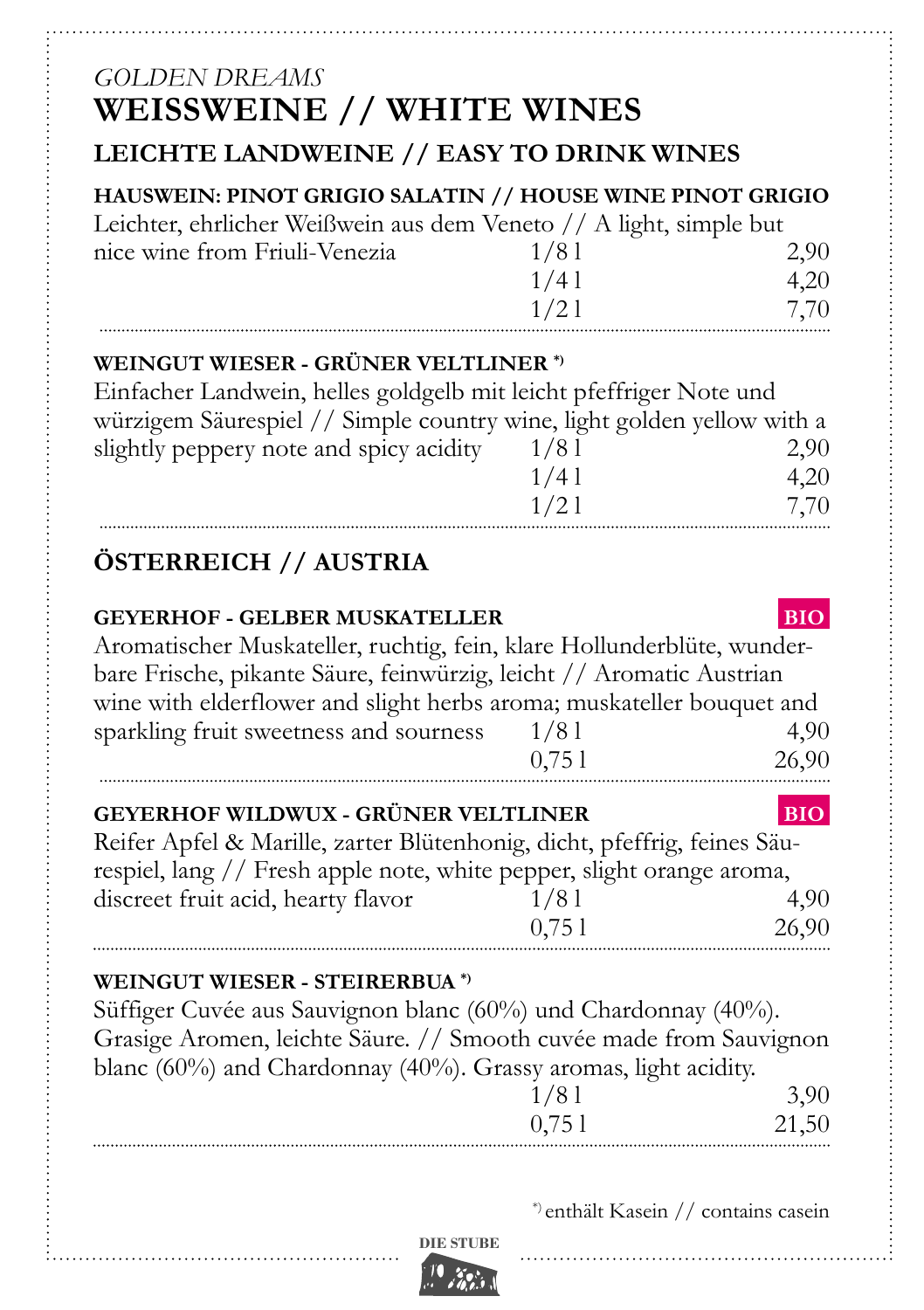# **Slowenien // Slovenia**

### **Terasse Jeruzalem welschriesling**

Ein Wein mit einem mittelschweren Körper und einer angenehmen Säure, dessen Bouquet an Zitrus-, tropische Früchte und Apfel erinnert. // A medium-bodied wine with pleasant acidity and bouquet of flowers, tropical fruit and green apple  $1/81$  3,90 0,75 l 19,50

# **Frankreich // france**

| CHÂTEAU LES MAILLERIES / BERGERAC-SEC 2018                          | <b>BIO</b> |
|---------------------------------------------------------------------|------------|
| Cuvée aus 70% Sauvignon gris, 20% Sauvignon blanc und 10% Sé-       |            |
| millon. Zitrusfrüchten, Johannisbeeren und floralen Noten. // Cuvée |            |
| made from 70% Sauvignon gris, 20% Sauvignon blanc and 10% Sémil-    |            |
| lon. Scent of citrus fruits, currants and floral notes.             |            |
| 1/81                                                                | 4,40       |
| 0,751                                                               | 24,90      |

# **Spanien // Spain**

#### **Marqués de Riscal / Sauvignon Blanc 2019 .BIO.** Duft von Zitrusfrüchten, Passionsfrucht, Pampelmuse und Kräutern.

Frischer und herrlich saftiger Nachklang. // Scent of citrus fruits, passion fruit, grapefruit and herbs with a fresh and wonderfully juicy finish.  $1/81$  4,40 0,75 l 24,90

# **Portugal // portugal**

### **MONTE DE CASTELEJA 2018 BIO.**

Aufwändig manuell hergestellter "oranger" Wein, der mit der Haut fermientiert wird. Zitrusfarbe mit goldenen Akzenten, mineralisches Aroma mit Noten von Blumen und gerösteter Eiche. // manually produced "orange" wine fermented with from the skin of the grapes. Citrus color with golden accents, mineral aroma with notes of flowers and toasted<br> $\frac{1}{8}$  10 oak.  $1/81$  5,10

| 1/01  | 3,10  |
|-------|-------|
| 0,751 | 29,50 |
|       |       |

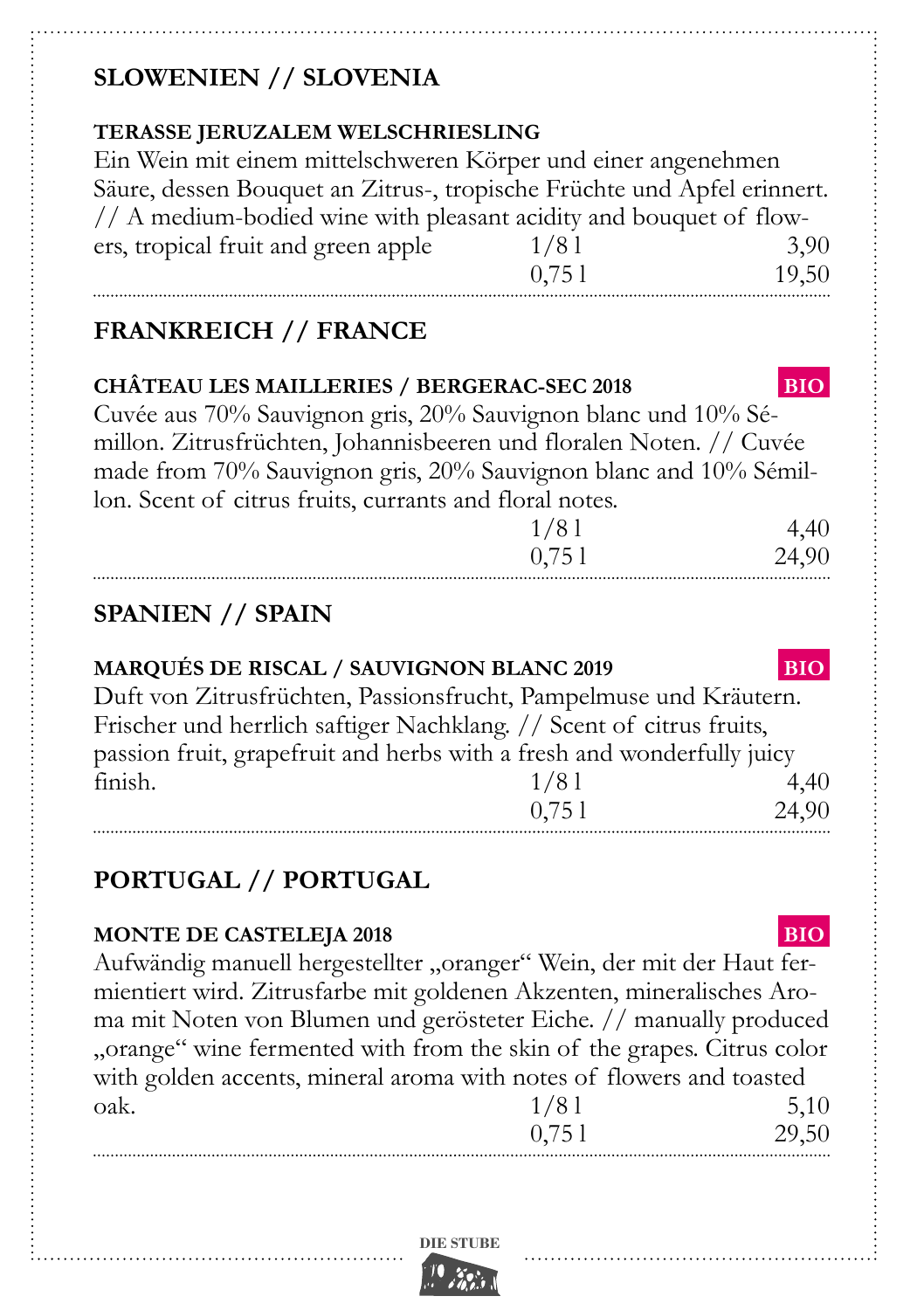# *you make me feel so fine...* **rotweine // red wines**

## **leichte Landweine // easy to drink wines**

#### **hauswein: merlot SALATIN**

| Leichter, ehrlicher Rotwein aus dem Veneto // A light, simple but nice |      |      |
|------------------------------------------------------------------------|------|------|
| red wine from Friuli-Venezia                                           | 1/81 | 2.90 |
|                                                                        | 1/41 | 4.20 |
|                                                                        | 1/21 | 7.70 |

#### **Weingut Wieser - Zweigelt \*)**

Einfacher Landwein, klassisch im Stahltank ausgebaut, leichte Gerbstoffe am Gaumen. // Simple country wine, classically developed in steel tanks, light tannins on the palate.  $1/8$  l  $2,90$ 

| 1/01 | $\sim, \sim$ |
|------|--------------|
| 1/41 | 4,20         |
| 1/21 | 7,70         |

# **Österreich // Austria**

#### **birgit braunstein - wildwux ... BIO.**

Cuvee aus Blaufränkisch, Zweigelt, St. Laurent, Merlot auf Burgenländischem Muschelkalk und Schieferboden, 15-monatige Reifung im Barrique und im großen Akazienfass, Rote Früchte, würzige Noten und ein Hauch von Mineralität dominieren die Aromen // Blaufränkisch, Zweigeld, St. Laurent and Merlot are combined to this Cuvée; a pleasant fruity and mild taste, slight cherry note, elegant culinary accompaniment.  $1/81$  4,90 0,75 l 26,90

#### **birgit braunstein - oxhoft .BIO.**

Kraft, Struktur und Langlebigkeit, seit 25 Jahren Flaggschiffwein im Hause Braunstein. Cuvée aus den Rebsorten Blaufränkisch, Zweigelt und Cabernet Sauvignon, die zwei Jahre im Oxhoft (kleinen Eichenfass) reifen. Für diesen Wein werden die Trauben der ältesten Reben und besten Lagen des Leithabergs verarbeitet. Er schmeckt nach frischen Zwetschgen und Herzkirschen. // The flag ship wine of this wine estate! Cuvée of Blaufränkisch, Zweigelt and Cabernet Sauvignon, for two years left in the small oak barrel called "Oxhoft". The grapes of the oldest grapevine and the best parts of the estate are used to produce this very special wine.  $0,751$  49,50

\*) enthält Kasein // contains casein

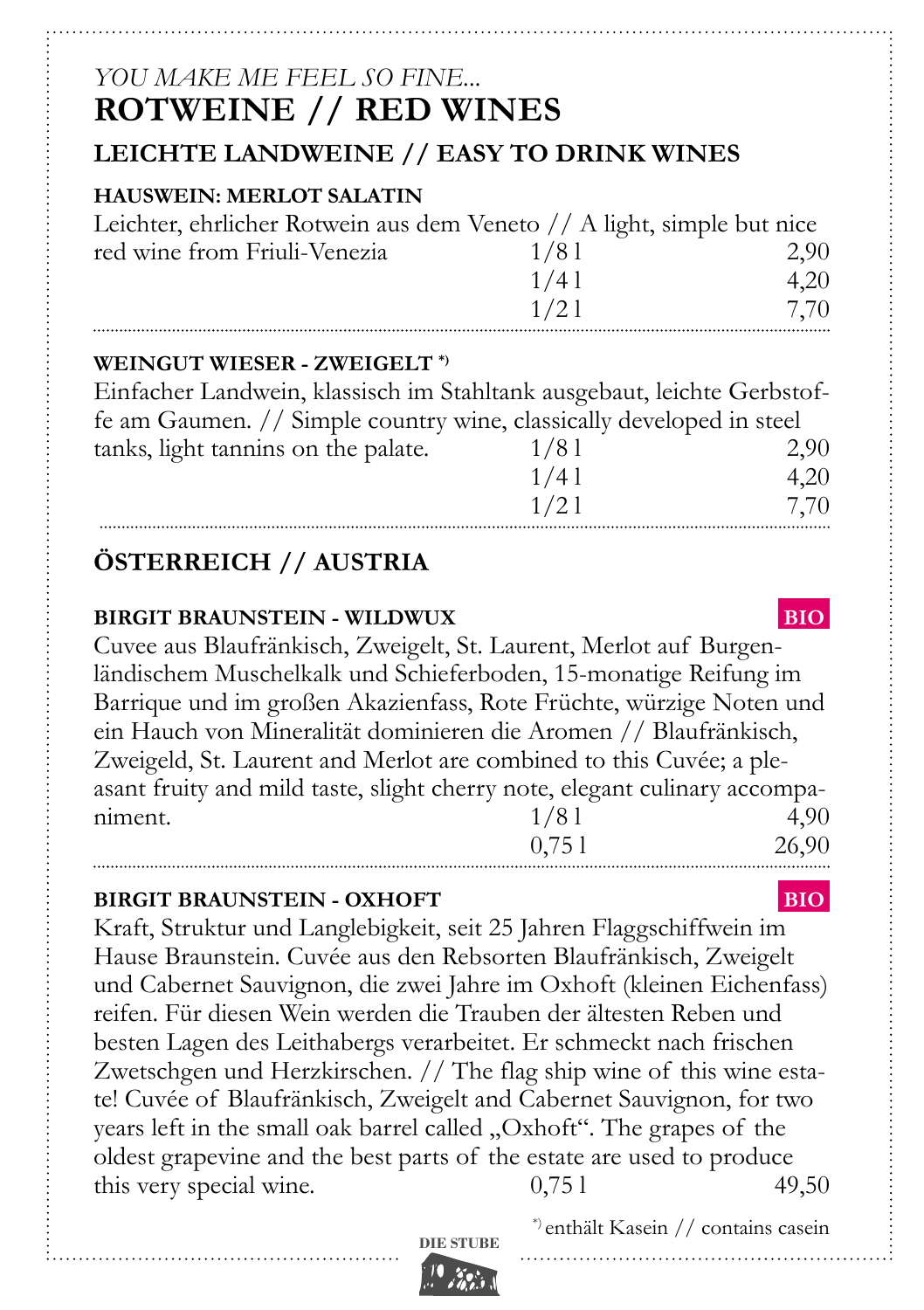# *Rosé s'il vous plâit ;-)* **roséweine // rosé wines Österreich // Austria**

#### **Weingut Wieser - Steirerdirndl \*)**

Ein trocken ausgebauter Zweigelt Rosé mit starkem Charakter. In der Farbe rosé-zwiebelfarbene Reflexe, im Duft und am Gaumen entfalten sich die tyischen Waldbeeraromen, die im Abgang von einer spritzigen Säure abgerundet werden. // A dry Zweigelt Rosé with a strong character. In the color pink and onion-colored reflections, in the fragrance and on the palate, the typical wild berry aromas unfold, which are rounded off by a tangy acidity in the finish.  $1/81$  3,90 0,75 l 21,90

#### **Weingut Wieser - Wiezzante \*)**

Ein prickelnder, trocken ausgebauter Rosé-Perlwein, mit einem Alkoholgehalt von 11,5% leicht zu trinken und mit einer hohen Fruchtigkeit und elegantem Körper. // A sparkling, dry rosé sparkling wine, with an alcohol content of 11.5% easy to drink and with a high degree of fruitiness and an elegant body.  $0,751$  25,90

## **frankreich // france**

#### **GAZOUILLIS - BY JEFF CARREL BIO.**

Ein köstlicher Wein, der aus der Nähe von Narbonne entstammt. Aus 100% Malbectrauben aus biologischer und nachhaltiger Landwirtschaft. Schwelgerisches Aroma von roten Früchten, am Gaumen vermischen sich Komplexität und Frische. Ein Volltreffer mit der Handschrift von Jeff Carrel dem "Eclectic winemaker".// A delicious wine that comes from near Narbonne. Made from 100% Malbec grapes from organic and sustainable agriculture. Indulgent aroma of red fruits, complexity and freshness mix on the palate. A direct hit with the handwriting of Jeff Carrel the "Eclectic winemaker".  $1/8$  l  $4,40$ 0,75 l 24,90

\*) enthält Kasein // contains casein

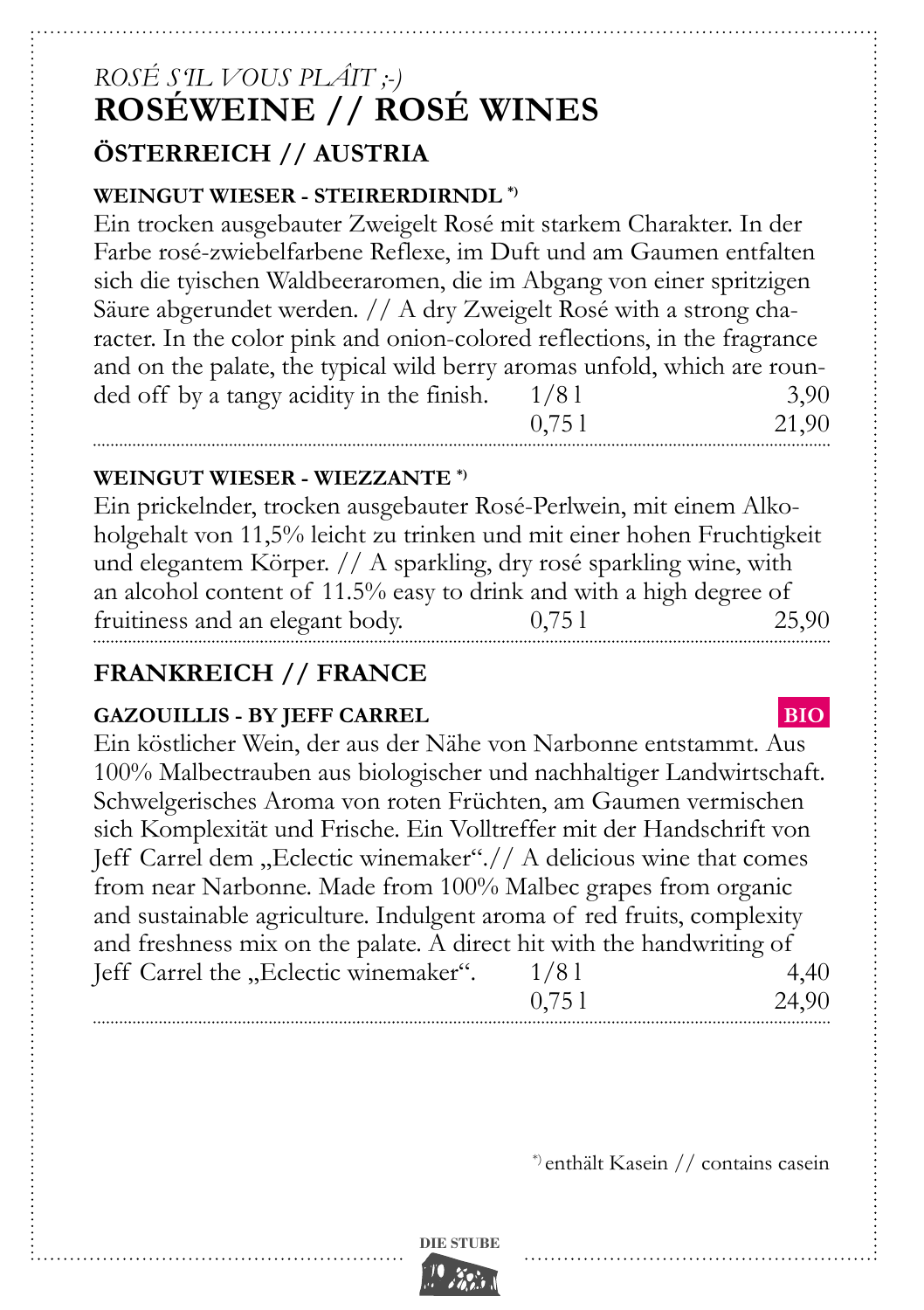# *and, after all...*  **Hochprozentiges // Digestif Cognac**

#### **Godet fine Champagne**

Eine Mischung aus Eau de Vie aus der Petite Champagne und Grande Champagne. Ein trockener und leichter Cognac-Stil, der ein ausgezeichneter Digestif ist // a blend of eaux-de-vie from Petite Champagne and Grande Champagne. A dry and light style of Cognac that's an excellent digestif. 40 % VOL 2 cl 4,50

# **Marc de Bourgogne**

### **Mommessin**

Eine Spezialität unter den Tresterbränden, mit langjähriger Erfahrung erzeugt; samtig und rundes Aroma, leichte Mandelnote // a specialty produced with many years of experience; velvety and round with light almond aromas.  $42\%$  VOL  $2 \text{ cl }$   $4.50$ 

# **Rum**

#### **Pyrat Rum XO Reserve**

Ein dunkler Ultra-Premium-Spirit aus der Karibik, intensives, enorm dominantes Orangenaroma, begleitet von einer Nuance cremiger Vanille // a dark ultra-premium spirit from the Caribbean, intense, enormously dominant orange flavor, accompanied by a hint of creamy vanilla  $40\%$  VOL  $2 \text{ cl }$   $4.50$ 

# **Malt Whisky**

### **Auchentoshan 12 YO**

Triple single Lowland Malt, Creme Brulee, getragen von sanften Zitrusfrüchten, die die Nase umschmeicheln Geschmack: Süß mit einem Hauch von Mandarinen und Zitrusfrüchten Abgang: Leicht trocken mit einem Hauch von Nüssen // triple single lowland malt, creme brulee, supported by soft citrus fruits that caress the nose Taste: Sweet with hints of mandarin and citrus Finish: Slightly dry with hints of nuts 40 % VOL 2 cl  $2 \text{ cl }$  4,50

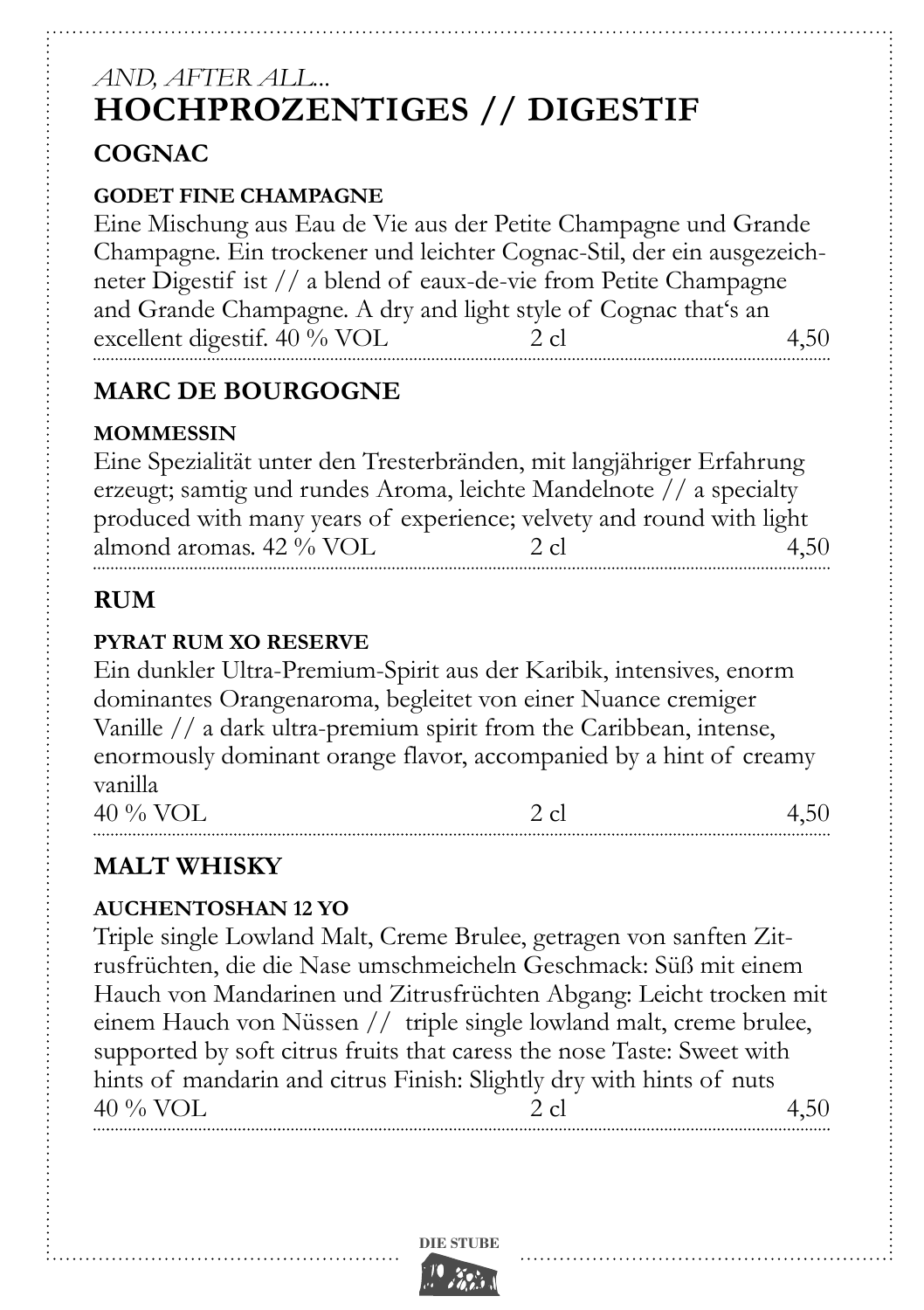### **Bowmore Islay Single Malt 12 YO**

von der Insel Islay, subtile Noten von Zitrone und Honig mit ausgeprägter Bowmore-Rauchigkeit; warmer und köstlicher Abgang // from Islay, subtile notes of lemon and honey with a distinctive Bowmore smokiness; warm and delicious palate  $40\%$  VOL 2 cl  $4.50$ 

## **Brandy**

#### **CR&F Aguardente velha Reserva**

Aus dem Hause CR&F - Carvalho, Ribeiro & Ferreira, ist einer der edelsten portugiesischen Brandys; weich im Geschmack, intensives und komplexes Aroma, angenehm langer Abgang // made by CR & F - Carvalho, Ribeiro & Ferreira, one of the finest Portuguese brandies; a soft taste and an intense and complex aroma  $40\%$  VOL 2 cl  $4,50$ 

#### **Carlos I Solera Gran Reserva**

Aus den Weinkellern der Familia Domecq, den ältesten von Jerez, voll und weich, Noten von Vanille, Muskatnuss, Duft von gebratenen Mandeln und Karamell // from the cellars of the Familia Domecq, the oldest of Jerez, full and soft, notes of vanilla, nutmeg, scent of roasted almonds and caramel

 $40\%$  VOL  $2$  cl  $4,50$ 

## **pastis**

# **Ricard**

| Pastis de Marseille mit Sternanis und Fenchel // Pastis de Marseille |         |      |
|----------------------------------------------------------------------|---------|------|
| made with star anise and fennel                                      | $-2$ cl | 3,50 |
|                                                                      |         |      |

## **grappa**

#### **De Negri, Salatin**

|                       | Runder, delikater Geschmack // round and delicate taste |      |
|-----------------------|---------------------------------------------------------|------|
| $40\%$ VOL<br>- 2. cl |                                                         | 3,50 |

#### **Tropinovec, Grbec**

Ehrlicher Grappa vom Winzer, klar und leuchtend, mit Aromen reifer Trauben // Clear and luminous, with aromas of ripe grapes, round and delicate taste 45 % VOL 2 cl  $2 \text{ cl }$  3.50

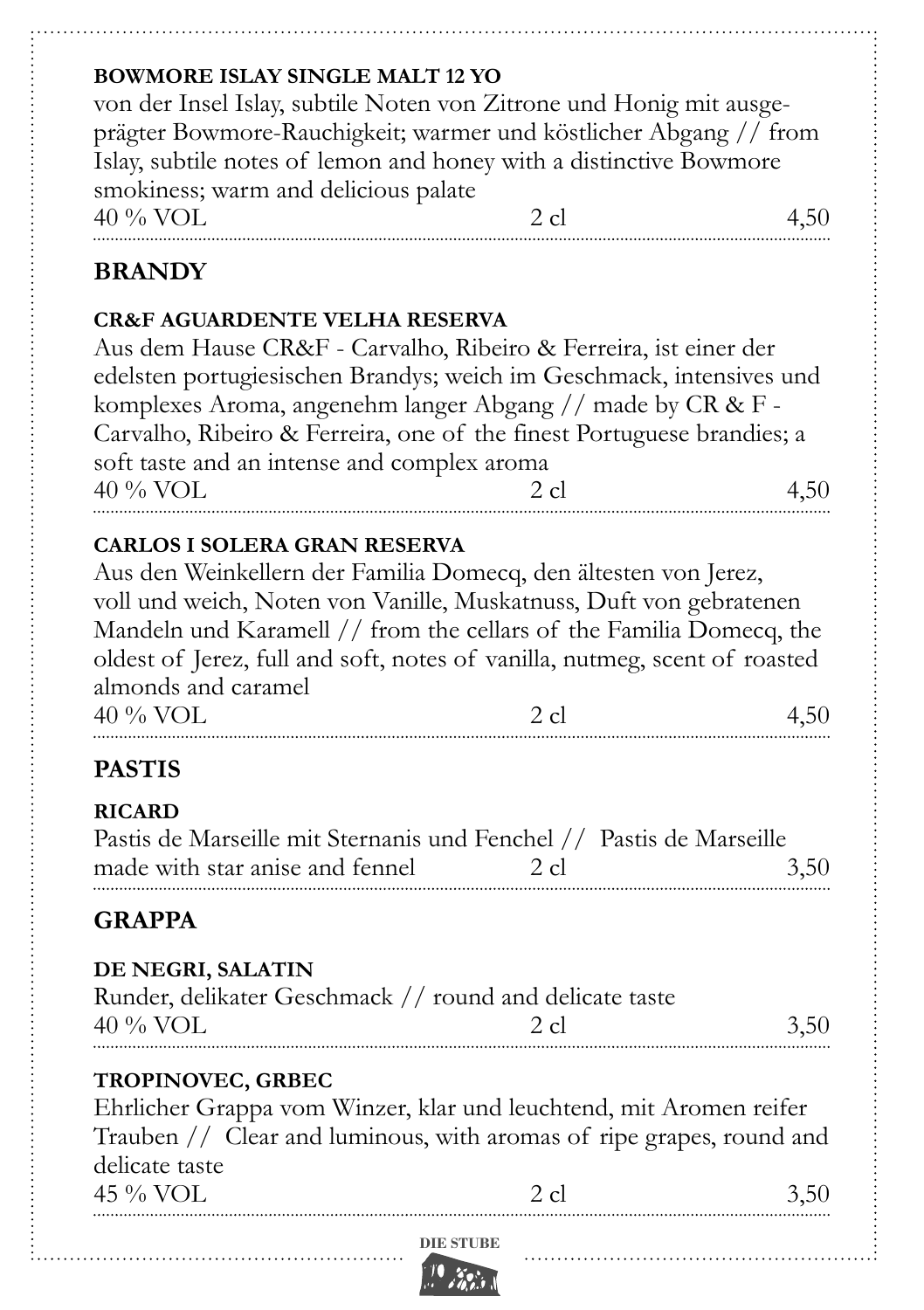#### **Rutica V Zganju, Grbec**

Die Weinraute ist eine Heilpflanze aus dem im Mittelmeerraum. Aromatisierter Grappa mit einer feinen Kräuternote // Ruta graveolens is a medicinal plant found in the Mediterranean. An aromatized grappa with a subtle herbal note  $45\%$  VOL  $2 \text{ cl }$   $3.50$ 

## **Kräuter // Herbs**

#### **Amaro Averna**

Der bekannte sizilianische Bitterlikör, hergestellt aus verschiedenen Kräutern, Wurzeln und ätherischen Ölen aus Bitterorangen und Zitronen // the famous Sicilian bitter liqueur, made from various herbs, roots and essential oils of bitter oranges and lemons 29 % VOL 2 cl  $2 \text{ cl }$  3,50

#### **Killepitsch Kräuterlikör**

Dieser Likör aus unserer Heimat Düsseldorf hat eine spezielle Geschichte aus dem 2. Weltkrieg; die Rezeptur, ein gehütetes Familiengeheimnis, verwendet 98 verschiedene Essenzen aus Kräutern, Beeren und Früchten aus aller Welt; bitter-süßer Geschmack (aber eher süß als bitter ;-)) // This liqueur from our home town Düsseldorf has a special story from WWII; the recipe, a closely guarded family secret, uses 98 different essences from herbs, berries and fruits from all over the world: bitter-sweet taste (but more sweet than bitter ;-))  $42\%$  VOL 2 cl  $3.50$ 

## **Wodka**

#### **wodqa©**

Ein waschechter Deutsch-Österreicher; Q = Qualität. In Deutschland (von einem ehemaligen Kollegen in Düsseldorf) erdacht, in Österreich gemacht: aus Bio-Weizen und weichem Quellwasser. Pur, mit Rosmarin oder Kaffeebohne serviert // A genuine German-Austrian; Q = quality. Thought in Germany, made in Austria with organic wheat and soft spring water. Pure, served with rosemary or coffee beans  $40\%$  VOL 2 cl  $4.50$ 

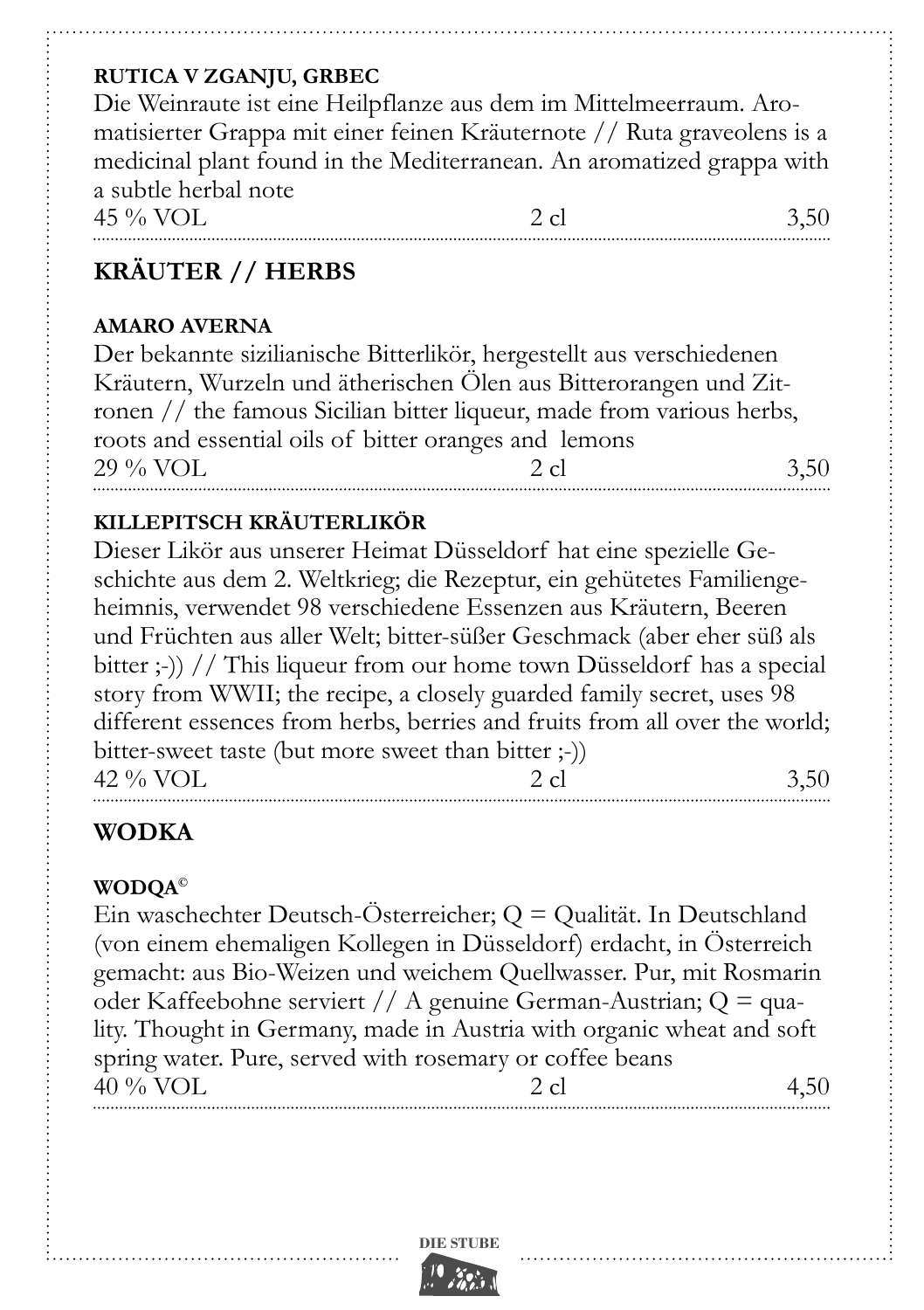#### **Wodka Linia**

Ein österreichischer Premium Wodka aus Wien. Hergestellt nach einem polnischen Traditionsrezept. Aus besten Erdäpfeln und Wasser aus Österreich, rein, reduziert und verführerisch. Pur bei Zimmertemperatur serviert // an Austrian premium vodka, made according to a traditional Polish recipe. From the best potatoes and water from Austria, pure, reduced and seductive, purely served at room temperature  $40\%$  VOL  $2 \text{ cl }$   $4,50$ 

#### **Zubrowka**

In einem der letzten Urwälder liegt Bialowieza in Polen mit seinen Bisonherden. Seit dem 14. Jahrhundert wird dieses Bisamgras genutzt, um diesem Wodka seinen besonderen Geschmack zu geben. // Bialowieza in Poland is located in one of the last primeval forests with its bison herds. This muskrat has been used since the 14th century to give this vodka its special taste.

 $40\%$  VOL 2 cl  $4,50$ 

# **Obstbrand // Fruit Brandy**

#### **Frey Chikago**

Marillen-Edelbrand aus eigenem Obstanbau, feingliedrige Struktur, mit fein-fruchtigem Marillencharakter, akzentuiert und füllig am Gaumen // Apricot brandy from own fruit trees, delicate structure, with a fine fruity and accentuated apricot character  $39\%$  VOL  $2 \text{ cl }$  4.50

#### **Morand Williamine**

Ein reiner und natürlicher Walliser Branntwein, für den pro Liter 13 Kg Williamsbirnen benötigt werden // A pure and natural Valaisan William`s brandy. Approx. 13 kg of pears are used in every litre of this brandy  $43\%$  VOL  $2 \text{ cl }$   $4,50$ 

#### **destillerie Jesche .RegIO.**

Schon Wilhelm Jesche legte über Jahrzehnte großen Wert auf vollendete Geschmackserlebnisse, die aus der Ernte der besten österreichischen Fruchtgärten resultierten. Die Destillerie Jesche – ein Familienbetrieb, beheimatet im kleinen Ort Winklern im Gegendtal – wurde 2019 von Petra Petschar übernommen. Nach dem Tod Jesches wollte sich über Jahre keine Nachfolge finden, bis Petra überzeugt davon war, in die alte

**DIE STUBE**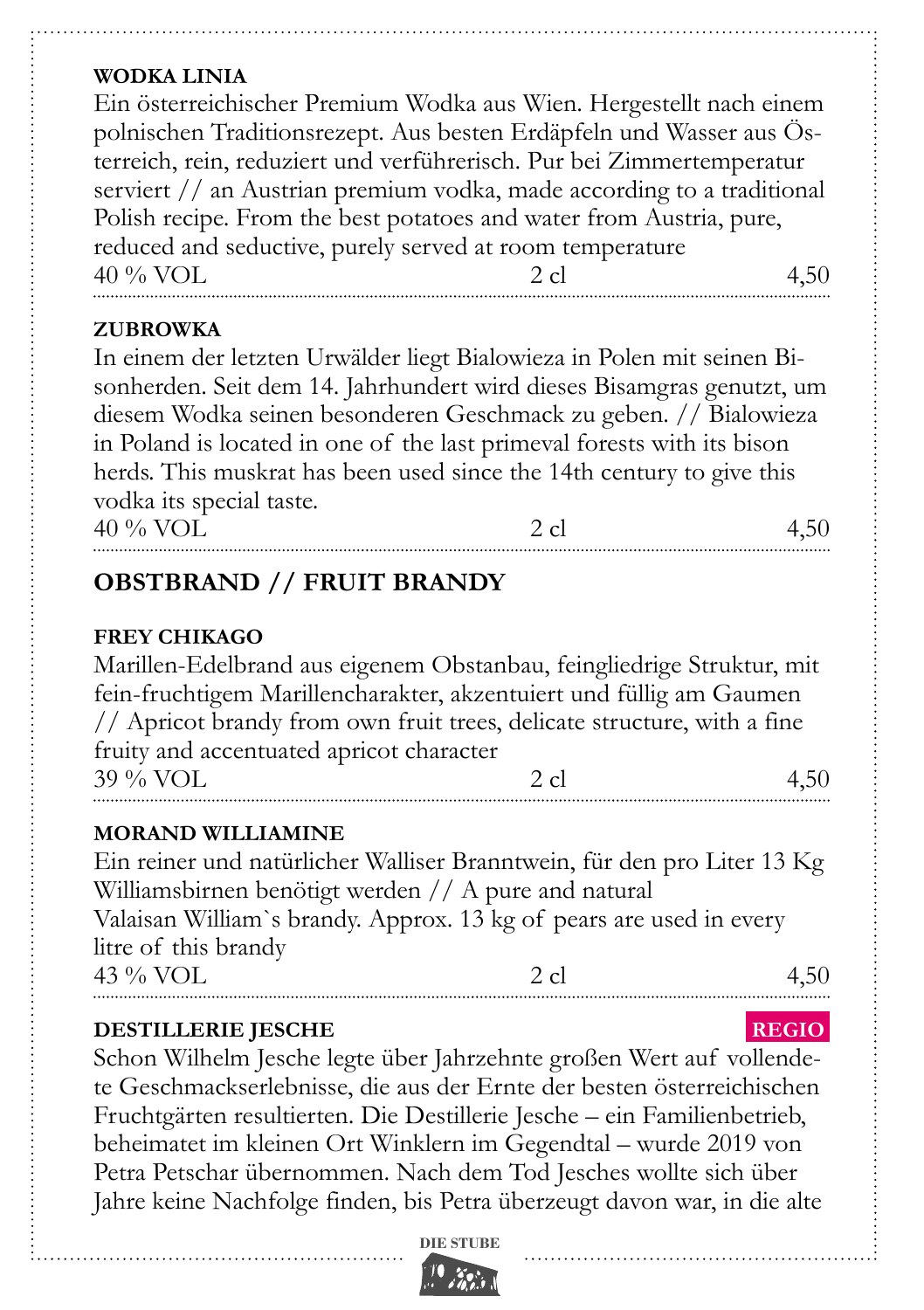Brennkunsttradition einzutauchen und den Betrieb wiederaufleben zu lassen. Nun hat sie den altbewährten Familien-Rezepten neues Leben eingehaucht und Ihr könnt ihre wunderbaren Produkge hier genießen - oder auch vor Ort kaufen. // For decades, Wilhelm Jesche attached great importance to perfect taste experiences resulting from the harvest of the best Austrian fruit gardens. The Jesche distillery - a family business based in the small town of Winklern in the Umgebung Valley - was taken over by Petra Petschar in 2019. After Jesches death, no successor could be found for years until Pechar was convinced to immerse himself in the old art of distilling and to revive the business. Now she has breathed new life into the tried and tested family recipes and you can enjoy her wonderful products here - or buy them on site.

| Zirbe auf Apfelbrand 42% VOL |                   | 2 cl | 4,50 |
|------------------------------|-------------------|------|------|
| Zwetschgenbrand              | $34,5\%$ VOL 2 cl |      | 4,50 |

Demnächst gibt es wieder mehr von Jesche - wenn die anderen Bestände, die wir während der Schließung der Destillerie gekauft haben, ausgetrunken sind. Ab Hof Verkauf und weitere Infos: destillerie-jesche.at